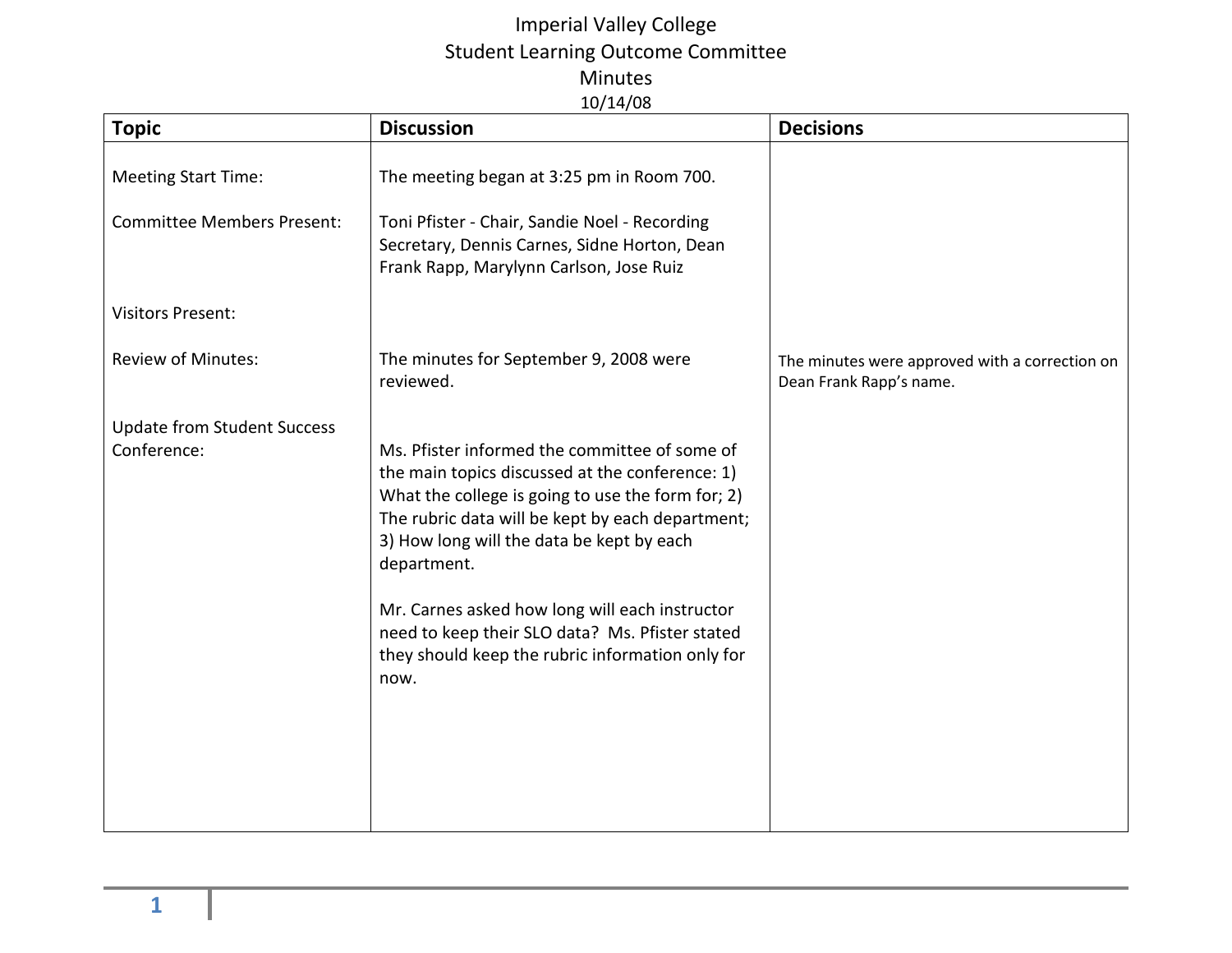## Imperial Valley College Student Learning Outcome Committee Minutes 10/14/08

| <b>Topic</b>                   | <b>Discussion</b>                                                                                                                                                                                                                                                                                                                                  | <b>Decisions</b> |
|--------------------------------|----------------------------------------------------------------------------------------------------------------------------------------------------------------------------------------------------------------------------------------------------------------------------------------------------------------------------------------------------|------------------|
| Discussion on the First SLO    |                                                                                                                                                                                                                                                                                                                                                    |                  |
| Newsletter:                    | Marylynn Carlson stated that the newsletter had<br>useful information.                                                                                                                                                                                                                                                                             |                  |
|                                | Ms. Pfister stated that the view points were a<br>great idea.                                                                                                                                                                                                                                                                                      |                  |
| Tally and Percentage of SLO ID |                                                                                                                                                                                                                                                                                                                                                    |                  |
| Forms Submitted.               | Ms. Pfister informed the committee of the<br>percentages from the departments that<br>submitted their SLO's.                                                                                                                                                                                                                                       |                  |
|                                | The committee also discussed what disciplinary<br>methods can be used towards instructors who are<br>unwilling to submit an SLO. Ms. Pfister informed<br>the members that there are no disciplinary<br>policies in place. The committee then discussed<br>how each department should be responsible for<br>submitting all SLO's for their courses. |                  |
|                                | The committee members also discussed ways in<br>which they can reward the department who<br>completes 100% of their SLO's.                                                                                                                                                                                                                         |                  |
| <b>Fall 2008 Goal:</b>         | The committee reviewed the document,<br>Accrediting Commission for Community and<br>Junior Colleges (WASC) Rubric for Evaluating<br>Institutional Effectiveness - Part III. It was agreed<br>upon that IVC is at the development stage and<br>meeting those goals. Ms. Pfister stated that we                                                      |                  |